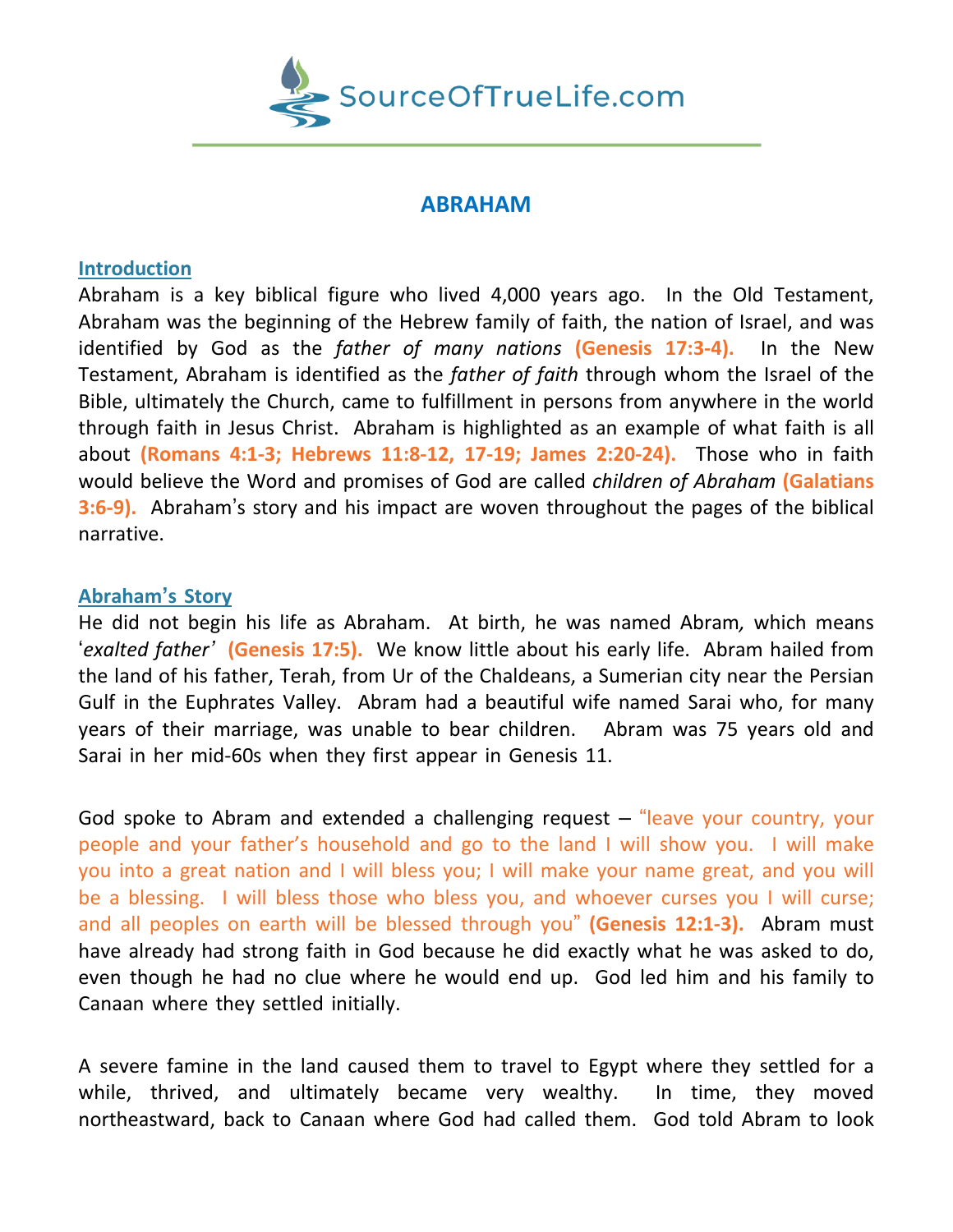at the land all around him and said that all of it was his **(Genesis 13:14-17).** Subsequently, God appeared to Abram in a vision and promised abundance and blessing. Abram told God, (but) "you have given me no children" **(Genesis 15:2-3)** to inherit all of this great reward. God then promised Abram he would father a son and that, through him, his offspring would be like the unnumberable stars of the heavens **(Genesis 15:4-5).**

Abram and Sarai did not see the fulfillment of that promise right away and became impatient. Sarai said to Abram, "the Lord has kept me from having children. Go, sleep with my maidservant; perhaps I can build a family through her" **(Genesis 16:2).** Abram agreed and Sarai's Egyptian maidservant, Hagar, conceived. Even while she was pregnant, Hagar began to despise Sarai. The enmity between them grew to the point that Hagar fled from their presence. But the Lord appeared to Hagar and said, "go back to your mistress and submit to her . . I will so increase your descendants that they will be too numerous to count" **(Genesis 16:9-10).** Hagar obeyed, returned to Abram's home, and gave birth to a son whose God-given name would be, Ishmael (*God hears*). Though God would bless Ishmael and his descendants because of Abram, Ishmael was not the chosen heir God had promised Abram. That heir would ultimately come through his union with his wife, Sarai, and be named Isaac. In **Genesis 17:1-22,** God restated His covenant with Abram when he was 99 years old:

"I . . will greatly increase your numbers" **(v. 2),** "you will be the father of many nations" **(v. 4),** "no longer will you be called Abram; your name will be **Abraham**" (father of a multitude) **(v. 5),** "I will establish my covenant as an everlasting covenant between me and you and your descendants after you for the generations to come" **(v. 7),** "the whole land of Canaan . . I will give you as an everlasting possession to you and your descendants after you; and I will be their God" **(v. 8).**

God then changed Sarai's name to Sarah (*princess*) and said to Abraham, "I will bless her and will surely give you a son by her. I will bless her so that she will be the mother of nations; kings of peoples will come from her" **(Genesis 17:16).** Abraham and Sarah both laughed when they heard God promise them a son in their old age. Abraham was now 99 and Sarah was 90. Despite their amusement, God's Word became reality. They brought a son into the world and named him Isaac, the one through whom all the promises made earlier to Abraham would be realized.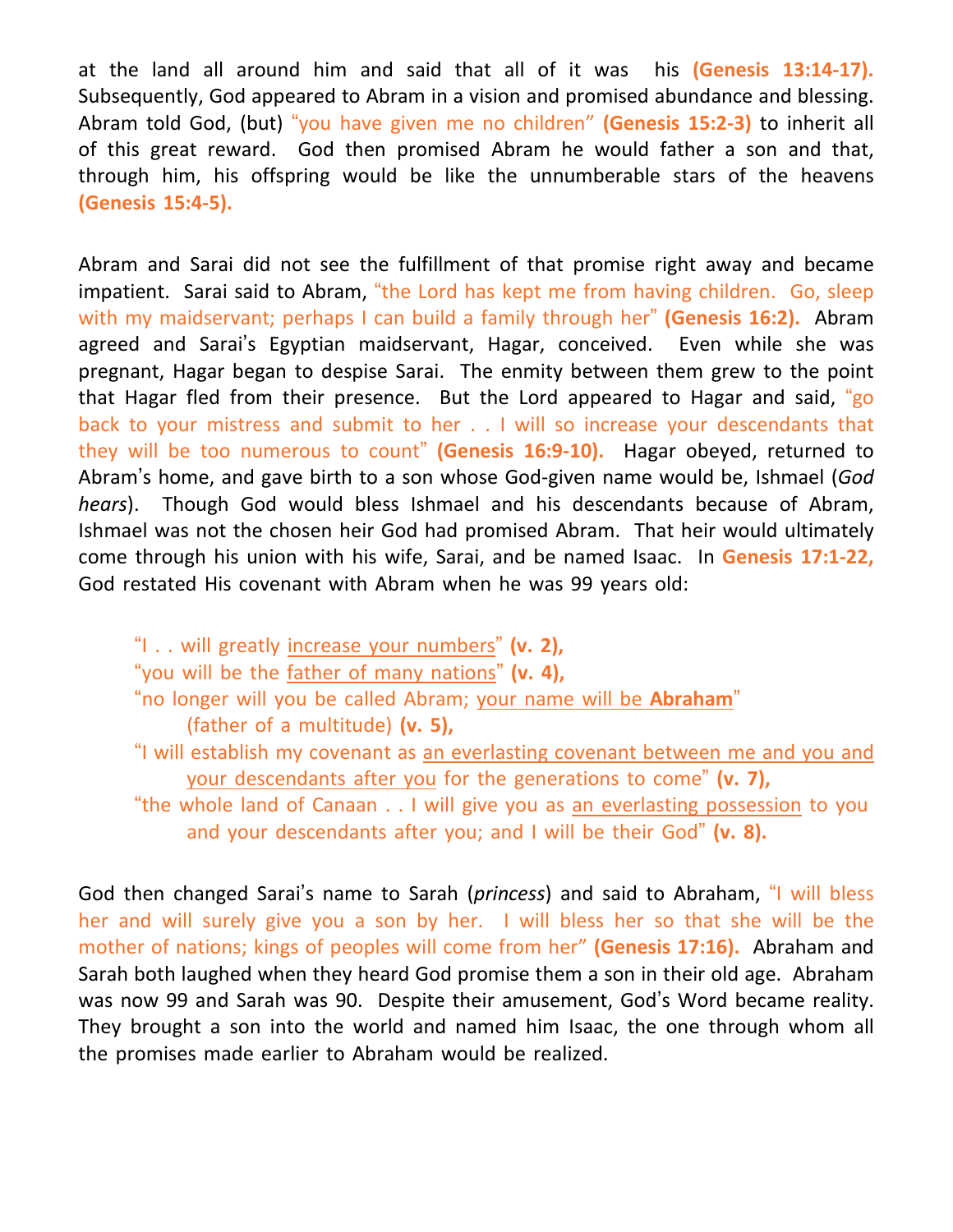The results of Abraham and Sarah's union were profound and continued God's plan of salvation. Isaac would father twin sons – Jacob and Esau. Jacob was God's chosen and, after wrestling with an angel of God in a dream, was renamed Israel (meaning *God contends*). Israel had 12 sons, heads of the 12 tribes of Israel, the great chosen nation of promise chronicled in the Old Testament. Unfortunately, the nation of Israel would repeatedly disobey the Law God gave them for kingdom life, so much so that, in God's eyes, the sacrifices of animals through a human priesthood were no longer able to atone for the sins of Israel.

After many centuries, God came to this world in the person of Jesus, the Messiah who would forever atone for the sins of humanity. The Old Covenant of the Law, embodied in the Hebrew people and their priesthood, and centered in God's presence in the city of Jerusalem, came to a devastating end in 70 A.D. with the utter destruction of Jerusalem. The New Covenant of grace through faith in Jesus Christ rapidly expanded God's presence and kingdom to all (Jew and Gentile) who received Jesus as Savior and Lord. This growing *household of God* is the Church, called the New Jerusalem, now comprised of persons of faith, like Abraham, "from every nation, tribe, people, and language" **(Revelation 7:9; 21:9-10).** The Israel of God's heart is now "a chosen people, a royal priesthood, a holy nation, a people belonging to God . . (to) declare the praises of him who called you out of darkness into his wonderful light" **(1 Peter 2:9).**

#### **Abraham's Faith**

Scripture says that "faith is being sure of what we hope for and certain of what we do not see" **(Hebrews 11:1).** Likely during his lifetime and definitely in all generations of the world since, Abraham is recognized as an example of what faith is all about. Here are key reasons for this honor:

**At God's request, he left home and everything familiar to him**, traveling to an unknown destination that ended up in Canaan, 650 miles away through harsh desert. That would be like flying halfway around the world today. "By faith Abraham, when called to go to a place he would later receive as his inheritance, obeyed and went, even though he did not know where he was going. By faith he made his home in the promised land like a stranger in a foreign country; he lived in tents, as did Isaac and Jacob, who were heirs with him of the same promise. For he was looking forward to the city with foundations, whose architect and builder is God" **[\(Hebrews](https://biblia.com/bible/esv/Heb%2011.8) 11:8-10).** Abraham could not see the end result, but he was certain of the outcome because God promised it. After his death, the promise would take over a thousand years across numerous generations to find its completion in Jesus, the Messiah. And the promise continues to become reality today.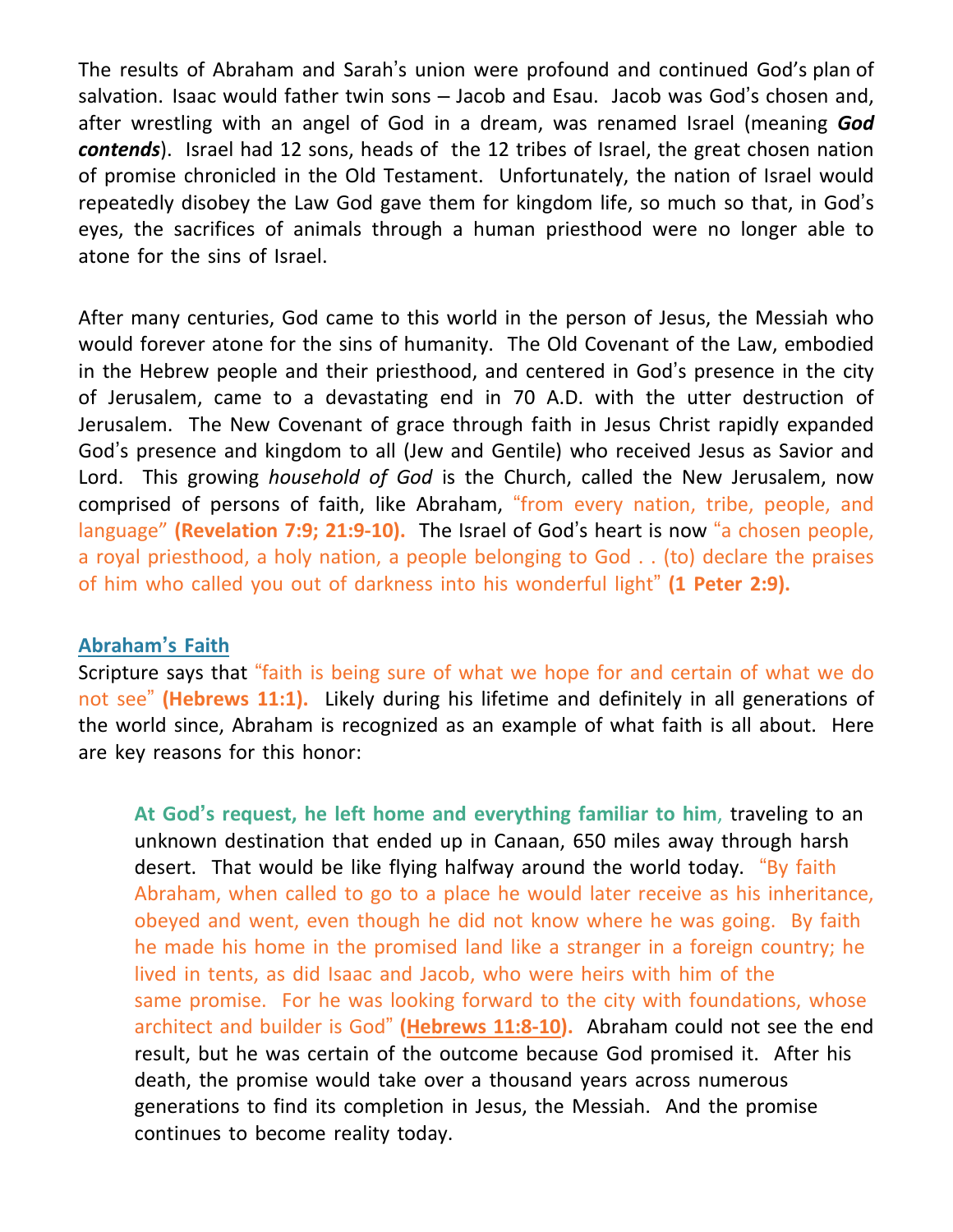**With the anointing of God, he fathered Ishmael at 75 and Isaac at 99.** "By faith Abraham, even though he was past age  $-$  and Sarah herself was barren  $-$  was enabled to become a father because he considered him faithful who had made the promise. And so, from this one man, and he as good as dead, came descendants as numerous as the stars in the sky and as countless as the sand on the seashore" **(Hebrews 11:11-12).** Childless couples were a source of shame in ancient cultures. Abraham and Sarah were able to discount the shame and trust God, even though they initially thought His promise was laughable. God can do the impossible for anyone who has faith even if what God asks seems humorous.

**When instructed to do so, he was willing to sacrificing his only son, Isaac.** "By faith Abraham, when God tested him, offered Isaac as a sacrifice. He who had received the promises was about to sacrifice his one and only son, even though God had said to him, "It is through Isaac that your offspring will be reckoned." Abraham reasoned that God could raise the dead, and figuratively speaking, he did receive Isaac back from death" **(Hebrews 11:17-19).** Of all the things God asked Abraham to do, this had to be the most challenging. It had to tear up Abraham internally, but he had faith in the One who had been so gracious and good to him prior to this test. In the end, God provided a ram to substitute for Isaac, a foreshadowing of God providing his only son, Jesus, as the sacrifice for the sins of the world.

Abraham and others in the Bible who had exemplary faith are highlighted in **Hebrews chapter 11,** which could be titled **Heroes of Faith**, another article in Resources.

Faith is a crucial and necessary component of our relationship with God. Abraham's faith proved that. Note that at the center of Abraham's faith was action. God asked, Abraham believed and acted, and God always came through. "And the scripture was fulfilled which saith, Abraham believed God, and it was imputed unto him for righteousness: and he was called the Friend of God. Ye see then how that by works a man is justified, and not by faith only . . . for as the body without the spirit is dead, so **faith without works is dead**" **(James 2:23-26, KJV)** (**emphasis** added).

#### **Abraham's Legacy**

Abraham is recognized by three world religions:

**Judaism,** for originating the divine charter of the Hebrew people to the land of Israel.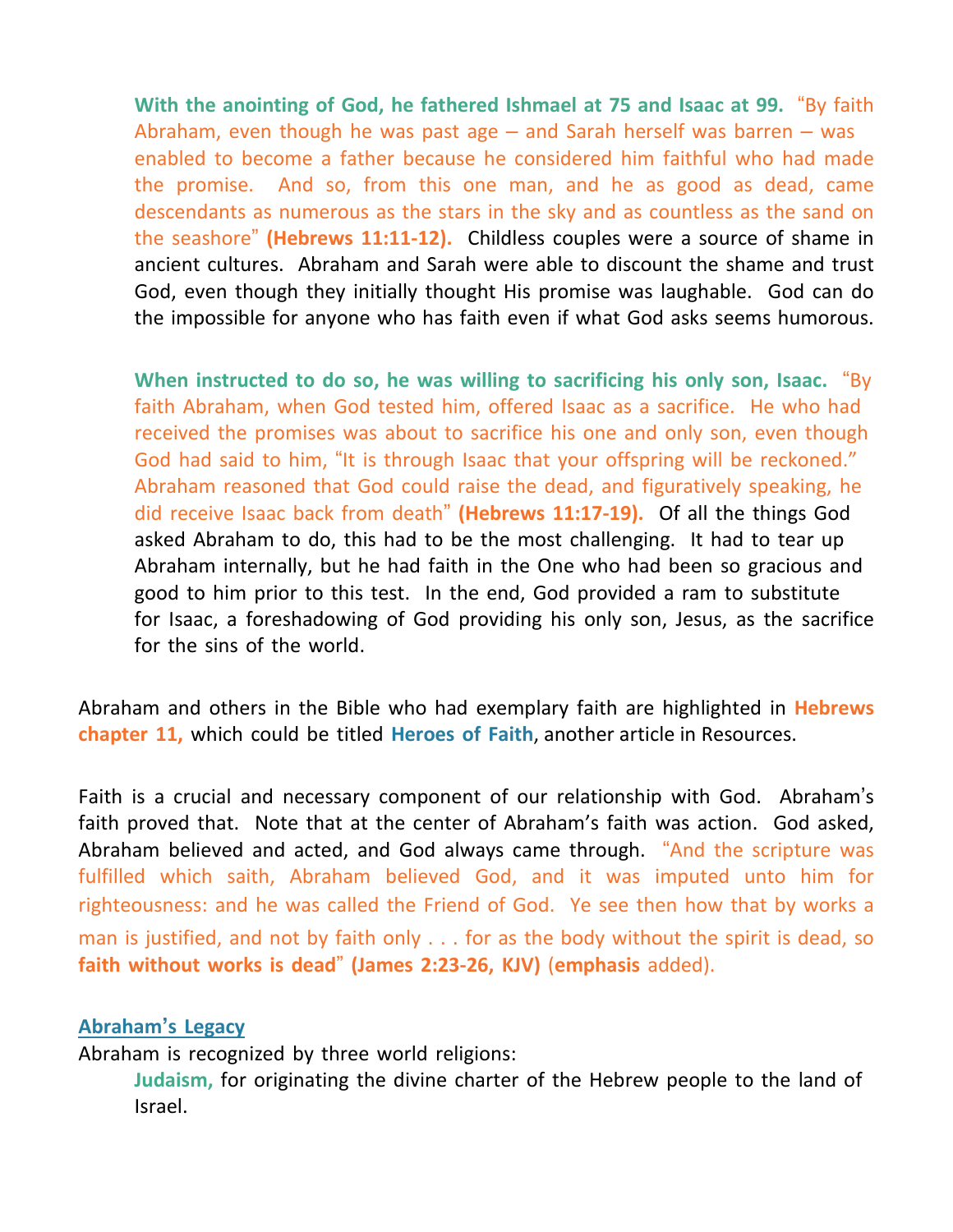**Islam,** for their lineage through Hagar and Ishmael.

**Christianity**, for all the reasons stated in this article. Abraham is mentioned 72 times in the New Testament, more than any other Old Testament character. He is the supreme example of the faith we should have. That is why believers can call themselves *children of Abraham*. "He believed God, and it was credited to him as righteousness. Understand, then, that those who believe are *children of Abraham*. The Scripture foresaw that God would justify the Gentiles by faith and announced the gospel in advance to Abraham: "All nations will be blessed through you." So those who have faith are blessed along with Abraham, the man of faith" **(Galatians 3:6-9)** (*emphasis* added).

Gentile believers are blessed through Jesus, who is genealogically the *seed of Abraham.* "The promises were spoken to Abraham and to his *seed*. The Scripture does not say "and to seeds," meaning many people, but "and to your *seed*," meaning one person, who is Christ" **(Galatians 3:16)** (*emphasis* added). "You are all sons of God through faith in Christ Jesus, for all of you who were baptized into Christ have clothed yourselves with Christ. There is neither Jew nor Greek, slave nor free, male nor female, for you are all one in Jesus Christ. If you belong to Christ, then you are Abraham's *seed*, and heirs according to the promise" **(Galatians 3:26-29).**

Interestingly, the sons of Abraham – Ishmael and Isaac, who were at the center of contention in their family thousands of years ago, became the faces of two groups of people on this earth who are still in contention today – followers of Islam through their progenitor, Ishmael . . . and Jews through Isaac, his lineage, and the nation of Israel.

### **Final Thoughts**

Abraham was a man of faith but, like all people of faith, was not a perfect man. Twice, Abraham passed off Sarah as his sister, to save himself and his family. He did this once with Pharoah in Egypt **(Genesis 12:10-20)** and again with Abimelech, king of Gerar in the Negev Desert **(Genesis 20:1-18).** There may be some justification for his actions, but his deception was not the best behavior. Still, he was used in a mighty way as a vessel for God's will on this earth. Most believers can relate to Abraham in his faith and in his failures. Despite our weaknesses at times, God uses, for His purposes, every individual who is willing to step out in faith.